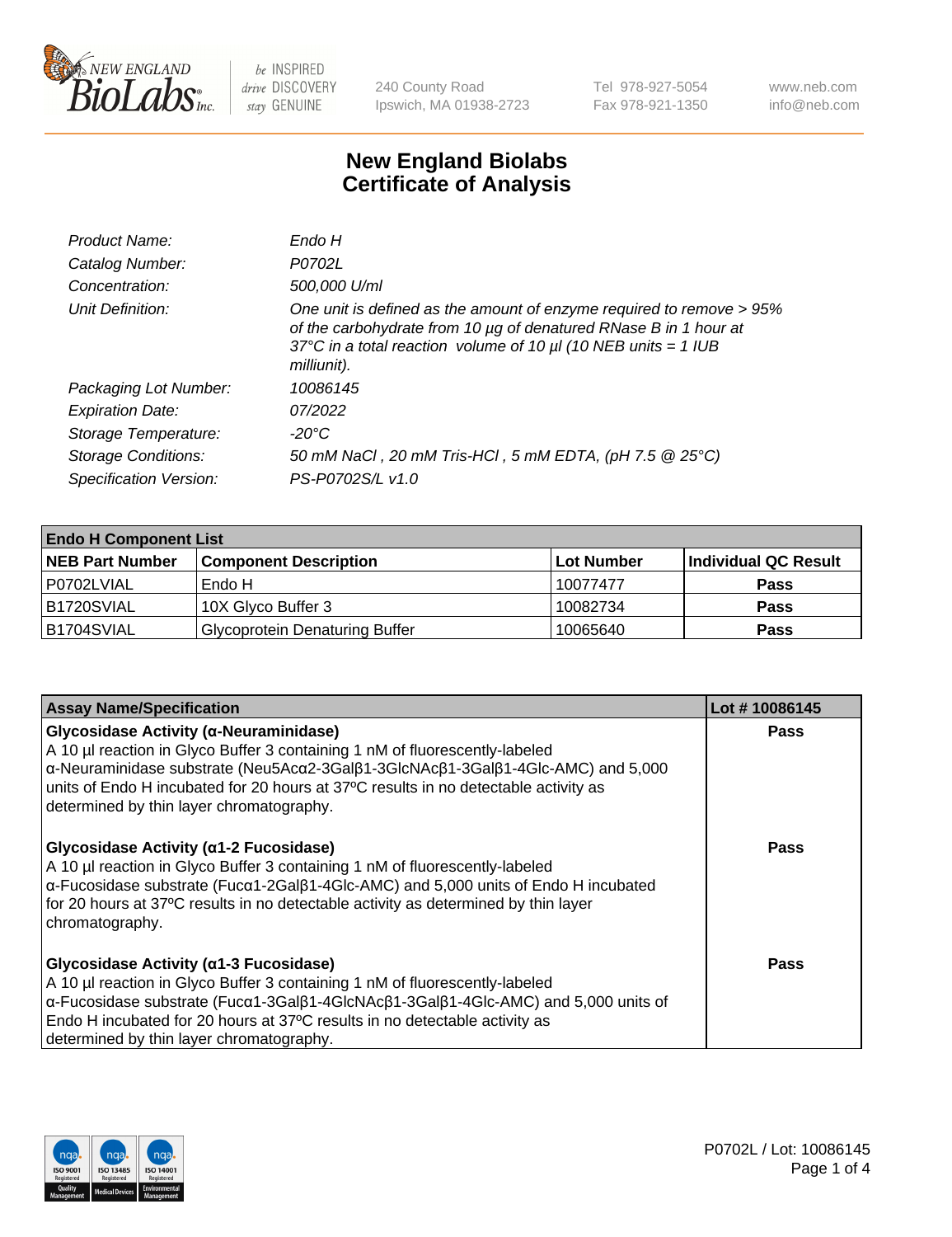

240 County Road Ipswich, MA 01938-2723 Tel 978-927-5054 Fax 978-921-1350

www.neb.com info@neb.com

| <b>Assay Name/Specification</b>                                                                                                                                                                                                                                                                                                                      | Lot #10086145 |
|------------------------------------------------------------------------------------------------------------------------------------------------------------------------------------------------------------------------------------------------------------------------------------------------------------------------------------------------------|---------------|
| Glycosidase Activity (α1-3 Galactosidase)<br>A 10 µl reaction in Glyco Buffer 3 containing 1 nM of fluorescently-labeled<br>α-Galactosidase substrate (Galα1-3Galβ1-4GlcNAc-AMC) and 5,000 units of Endo H<br>incubated for 20 hours at 37°C results in no detectable activity as determined by<br>thin layer chromatography.                        | Pass          |
| Glycosidase Activity (α1-3 Mannosidase)<br>A 10 µl reaction in Glyco Buffer 3 containing 1 nM of fluorescently-labeled<br>α-Mannosidase substrate (Manα1-3Manβ1-4GlcNAc-AMC) and 5,000 units of Endo H<br>incubated for 20 hours at 37°C results in no detectable activity as determined by<br>thin layer chromatography.                            | Pass          |
| Glycosidase Activity (α1-6 Galactosidase)<br>A 10 µl reaction in Glyco Buffer 3 containing 1 nM of fluorescently-labeled<br>α-Galactosidase substrate (Galα1-6Galα1-6Glcα1-2Fru-AMC) and 5,000 units of Endo H<br>incubated for 20 hours at 37°C results in no detectable activity as determined by<br>thin layer chromatography.                    | Pass          |
| Glycosidase Activity (α1-6 Mannosidase)<br>A 10 µl reaction in Glyco Buffer 3 containing 1 nM of fluorescently-labeled<br>α-Mannosidase substrate (Μanα1-6Μanα1-6(Μanα1-3)Man-AMC) and 5,000 units of Endo H<br>incubated for 20 hours at 37°C results in no detectable activity as determined by<br>thin layer chromatography.                      | <b>Pass</b>   |
| Glycosidase Activity (β-Mannosidase)<br>A 10 µl reaction in Glyco Buffer 3 containing 1 nM of fluorescently-labeled<br>$\beta$ -Mannosidase substrate (Man $\beta$ 1-4Man $\beta$ 1-4Man-AMC) and 5,000 units of Endo H incubated<br>for 20 hours at 37°C results in no detectable activity as determined by thin layer<br>chromatography.           | Pass          |
| Glycosidase Activity (β-N-Acetylgalactosaminidase)<br>A 10 µl reaction in Glyco Buffer 3 containing 1 nM of fluorescently-labeled<br>β-N-Acetylgalactosaminidase substrate (GalNAcβ1-4Galβ1-4Glc-AMC) and 5,000 units of<br>Endo H incubated for 20 hours at 37°C results in no detectable activity as<br>determined by thin layer chromatography.   | Pass          |
| Glycosidase Activity (β-N-Acetylglucosaminidase)<br>A 10 µl reaction in Glyco Buffer 3 containing 1 nM of fluorescently-labeled<br>β-N-Acetylglucosaminidase substrate (GlcNAcβ1-4GlcNAcβ1-4GlcNAc-AMC) and 5,000 units<br>of Endo H incubated for 20 hours at 37°C results in no detectable activity as<br>determined by thin layer chromatography. | Pass          |

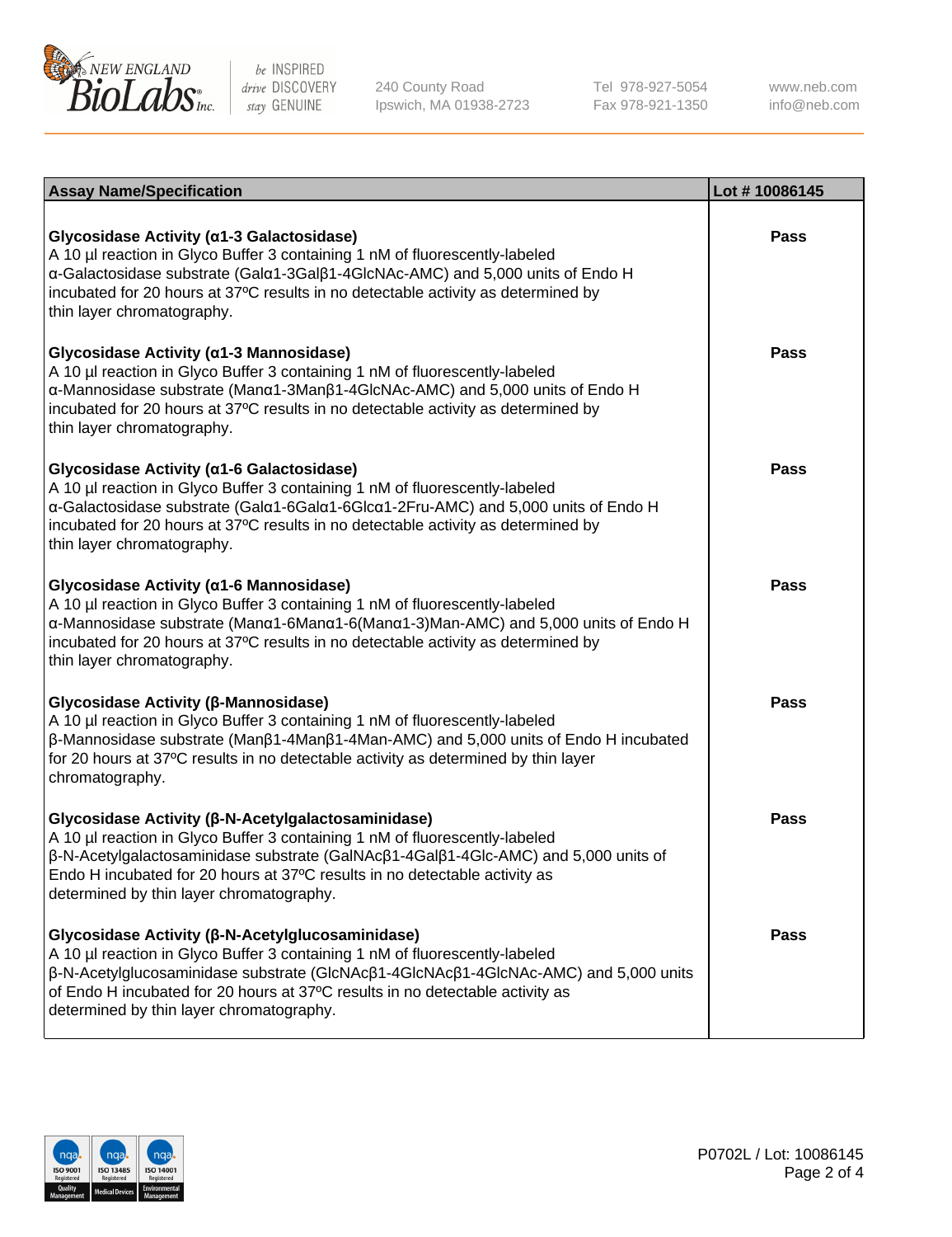

240 County Road Ipswich, MA 01938-2723 Tel 978-927-5054 Fax 978-921-1350

www.neb.com info@neb.com

| <b>Assay Name/Specification</b>                                                                                                                                                                                                                                                                                                                                      | Lot #10086145 |
|----------------------------------------------------------------------------------------------------------------------------------------------------------------------------------------------------------------------------------------------------------------------------------------------------------------------------------------------------------------------|---------------|
| Glycosidase Activity (β-Xylosidase)<br>A 10 µl reaction in Glyco Buffer 3 containing 1 nM of fluorescently-labeled<br>$\beta$ -Xylosidase substrate (Xyl $\beta$ 1-4Xyl $\beta$ 1-4Xyl $\beta$ 1-4Xyl-AMC) and 5,000 units of Endo H<br>incubated for 20 hours at 37°C results in no detectable activity as determined by<br>thin layer chromatography.              | Pass          |
| Glycosidase Activity (β1-3 Galactosidase)<br>A 10 µl reaction in Glyco Buffer 3 containing 1 nM of fluorescently-labeled<br>β-Galactosidase substrate (Galβ1-3GlcNAcβ1-4Galβ1-4Glc-AMC) and 5,000 units of Endo<br>H incubated for 20 hours at 37°C results in no detectable activity as determined by<br>thin layer chromatography.                                 | <b>Pass</b>   |
| Glycosidase Activity (β1-4 Galactosidase)<br>A 10 µl reaction in Glyco Buffer 3 containing 1 nM of fluorescently-labeled<br>$\beta$ -Galactosidase substrate (Gal $\beta$ 1-4GlcNAc $\beta$ 1-3Gal $\beta$ 1-4Glc -AMC) and 5,000 units of Endo<br>H incubated for 20 hours at 37°C results in no detectable activity as determined by<br>thin layer chromatography. | Pass          |
| <b>Protease Activity (SDS-PAGE)</b><br>A 20 µl reaction in 1X Glyco Buffer 3 containing 24 µg of a standard mixture of<br>proteins and a minimum of 5,000 units of Endo H incubated for 20 hours at 37°C,<br>results in no detectable degradation of the protein mixture as determined by<br>SDS-PAGE with Coomassie Blue detection.                                 | Pass          |
| <b>Protein Purity Assay (SDS-PAGE)</b><br>Endo H is ≥ 95% pure as determined by SDS-PAGE analysis using Coomassie Blue<br>detection.                                                                                                                                                                                                                                 | <b>Pass</b>   |
| <b>Glycosidase Activity (Endo F2, F3)</b><br>A 10 µl reaction in Glyco Buffer 3 containing 1 nM of fluorescently-labeled Endo F2,<br>F3 substrate (Dansylated fibrinogen biantennary) and 5,000 units of Endo H incubated<br>for 20 hours at 37°C results in no detectable activity as determined by thin layer<br>chromatography.                                   | <b>Pass</b>   |
| <b>Glycosidase Activity (PNGase F)</b><br>A 10 µl reaction in Glyco Buffer 3 containing 1 nM of fluorescently-labeled PNGase F<br>substrate (Fluoresceinated fetuin triantennary) and 5,000 units of Endo H incubated<br>for 20 hours at 37°C results in no detectable activity as determined by thin layer<br>chromatography.                                       | Pass          |
| Glycosidase Activity (α-Glucosidase)<br>A 10 µl reaction in Glyco Buffer 3 containing 1 nM of fluorescently-labeled<br>α-Glucosidase substrate (Glcα1-6Glcα1-4Glc-AMC) and 5,000 units of Endo H incubated                                                                                                                                                           | Pass          |